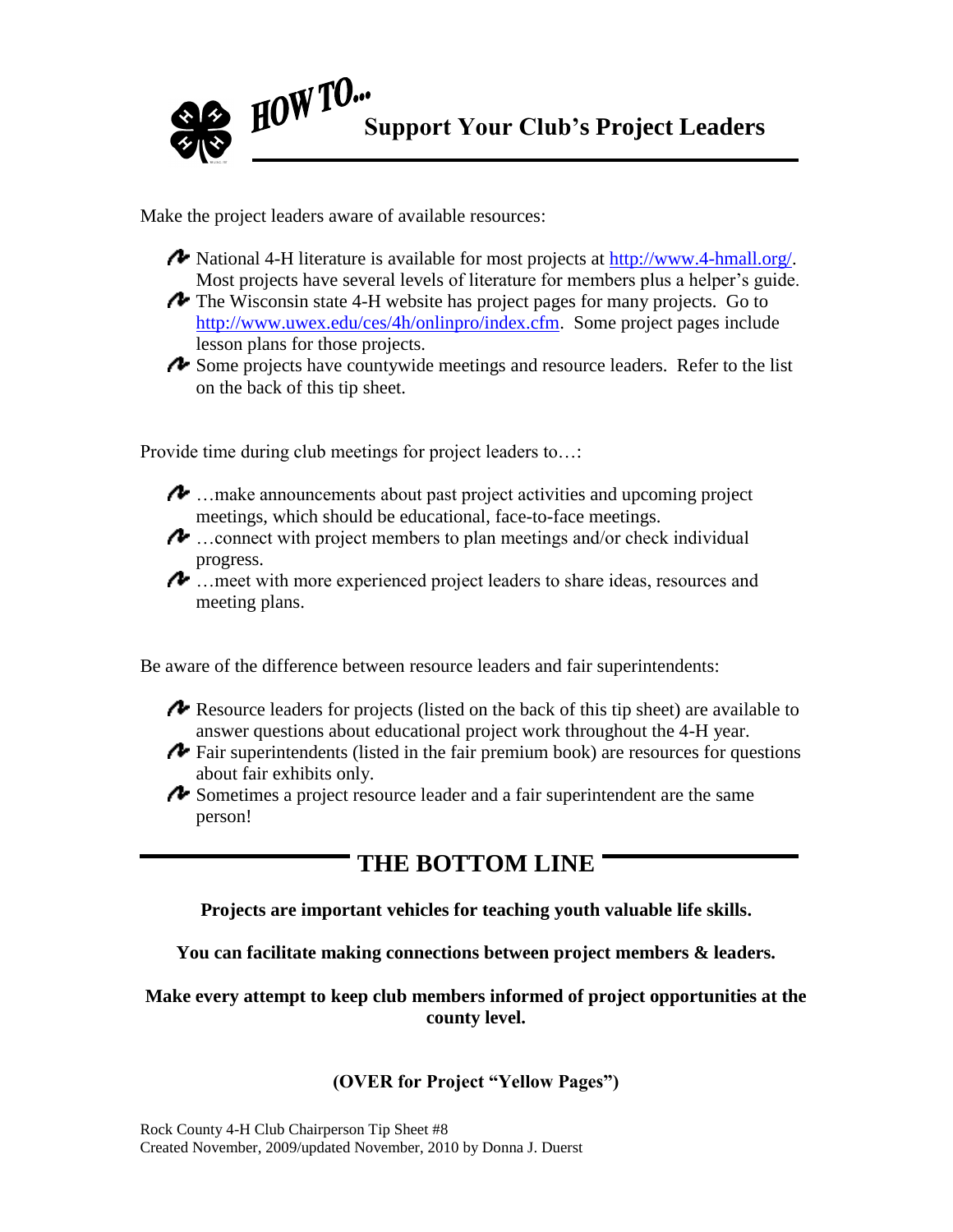### **PROJECT "YELLOW PAGES"**

| <b>Project</b>             | resource Leaders for Frojects with County while interings<br><b>Resource Leader(s)</b> | <b>Contact Info.</b> |
|----------------------------|----------------------------------------------------------------------------------------|----------------------|
| Cat                        | <b>Judy Karsteadt</b>                                                                  | 365-2441             |
|                            | Sondra Austin                                                                          | 754-0134             |
|                            | Angie Stefanczyk                                                                       | 757-0363             |
| Cavy & Hamster             | Sue and Amber Schimke                                                                  | 676-4044             |
|                            | Kathy and Mike Farrey                                                                  | 754-0139             |
| Dog                        | Ann Sellnow                                                                            | 290-2453             |
|                            | <b>Beth Miller</b>                                                                     | 882-5736             |
| Horse & Pony               | Dave Brethauer                                                                         | 897-4166             |
|                            | Terri Vincent                                                                          | 756-3147             |
| Horseless Horse            | Brenda Uhe                                                                             | 931-4694             |
| Poultry                    | Ray Reilly                                                                             | 884-3013             |
|                            | <b>Gerald Prentice</b>                                                                 | 755-9865             |
| Rabbit                     | Donna Jones                                                                            | 883-2837             |
|                            | Robin Heath                                                                            | 897-8499             |
| Mech. Sci. - Aircraft      | Richard & Carolyn Reinke                                                               | 752-1516             |
| Mech. Sci.- Bicycle        | Larry Fry                                                                              | 364-4662             |
|                            | Jay Johnson                                                                            | 752-6654             |
| Mech. Sci. - Models        | Jay Johnson                                                                            | 752-6654             |
|                            | <b>Richard Reinke</b>                                                                  | 752-1516             |
| Mech. Sci. - Rocketry      | Larry Fry                                                                              | 364-4662             |
|                            | <b>Beth Bahr</b>                                                                       | 362-1054             |
|                            | <b>Chuck Bennett</b>                                                                   | 752-0252             |
| Mech. Sci. - Small Engines | Jay Johnson                                                                            | 752-6654             |
|                            | Arlie Levy                                                                             | 756-0806             |

### **Resource Leaders for Projects with Countywide Meetings**

#### **Resource Leaders for Some Other Projects**

| Project                   | <b>Resource Leader(s)</b> | <b>Contact Info.</b> |
|---------------------------|---------------------------|----------------------|
| Cloverbuds                | Shawn Ibeling             | 676-4589             |
|                           | Wanda Churchill           | 754-7254             |
| Youth Leadership          | Julina Brown              | 879-2213             |
| Dairy Goats               | Kris Dooley               | 879-2216             |
| Photography               | Daryl Hansen              | 362-5506             |
| Drawing & Painting        | Sondra Austin             | 751-3858             |
| Clothing                  | Lois Forbes               | 752-1748             |
|                           | <b>Ruth Funk</b>          | 757-2920             |
| Crocheting                | Char Affeldt              | 365-6423             |
| Knitting                  | Jane Pennycook            | 752-3274             |
| Child Development         | Karen O'Leary             | 752-6803             |
| <b>Home Environment</b>   | Deb Krausse               | 758-8900             |
|                           | Sandi Davis               | 754-8497             |
| Foods & Nutrition         | Jeanne Smith              | 289-0892             |
| <b>Foods Preservation</b> | Lois Pennycook            | 756-0848             |
| Gardening                 | <b>Nancy Nienhuis</b>     | 752-2235             |

Rock County 4-H Club Chairperson Tip Sheet #8

Created November, 2009/updated November, 2010 by Donna J. Duerst